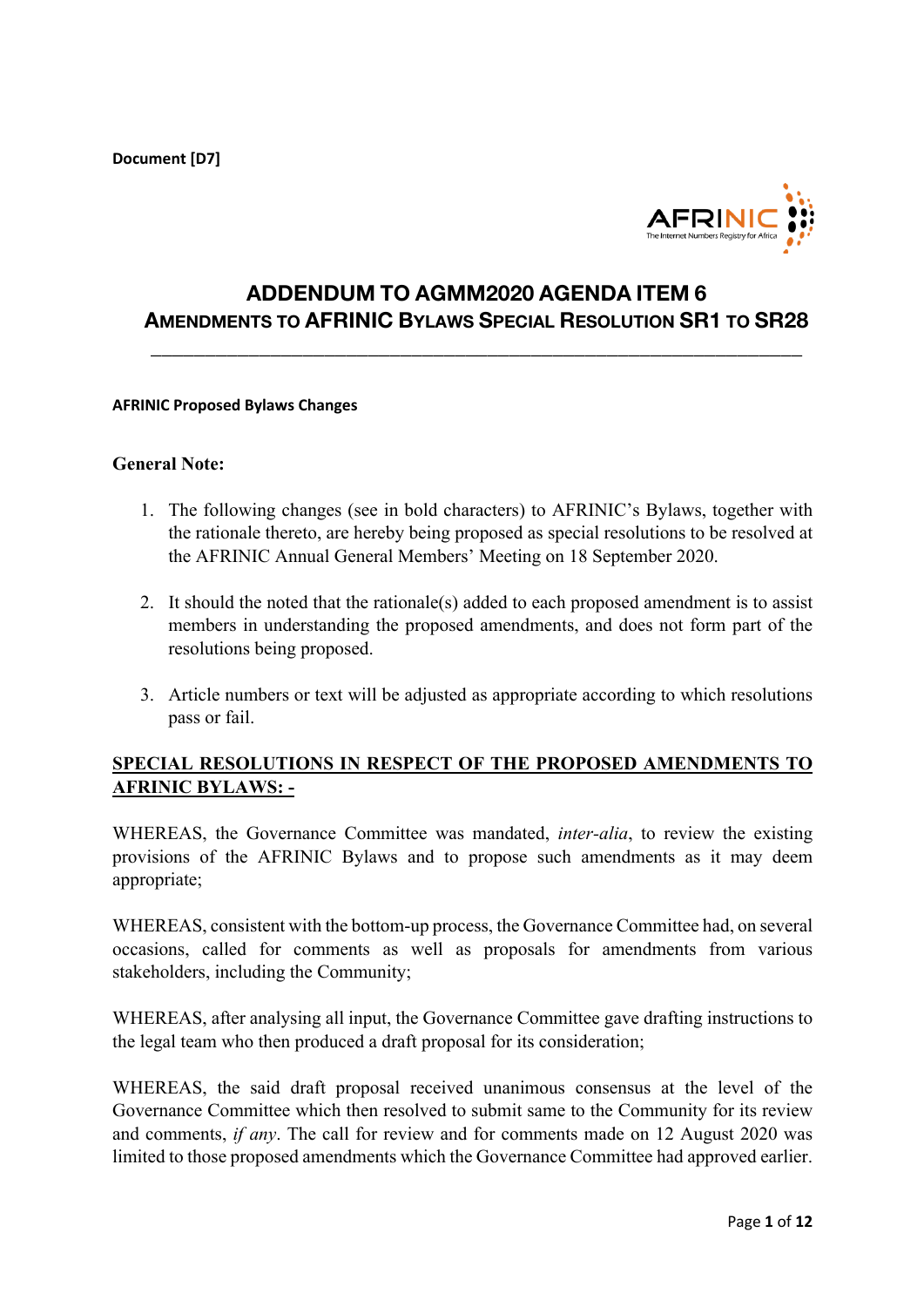WHEREAS, the Governance Committee acknowledges that it did receive a few comments from the Community following its invitation dated 12 August 2020.It is to be noted that these were outside the ambit of the call for review and for comments dated 12 August 2020 as they were mostly either fresh proposals or expressions of specific opinion while others were opinions expressed in generic terms, They did not address the proposals being made by the Governance Committee;

WHEREAS, notwithstanding the above, the Governance Committee examined them and did not find any substantial proposal that it could consider;

WHEREAS,-following the review exercise conducted by the Governance Committee, the Board of Directors has also taken cognizance of the proposed amendments to the current Bylaws.

WHEREAS, pursuant to Article 7.7 of the Bylaws, it is, provided ,*inter-alia*, that the procedure for amending the Bylaws shall be by way of special resolution.

IT IS NOW THEREFORE RESOLVED AS FOLLOWS:

# **1. Special Resolution 1 (SR1)**

Under article 1 of the Bylaws, to delete the definition of 'Associate Member' and to substitute same with the following:

"**Associate Member: Any person, corporate or otherwise, who have manifested a substantial interest in the number resources management as well as in the mission of AFRINIC to become its member, and has signed an Associate Membership Agreement**."

**Rationale for proposed amendment:** To provide for a concise definition as well as to ensure consistency with the definition provided for Resource Members.

\*\*\*

# **2. Special Resolution 2 (SR2)**

Under article 1 of the Bylaws, to delete the definition of 'Board' and to substitute same with the following:

**"Board: "Board" or "Board of directors" or "Directors", in relation to this Company, means the directors of the company for the time being and where the number is not less than the required quorum acting together as a Board of directors"**

**Rationale for proposed amendment:** To provide for clarity on the interchanging usage of the terms 'board', 'board of directors', and 'directors' whereby they appear in the Bylaws.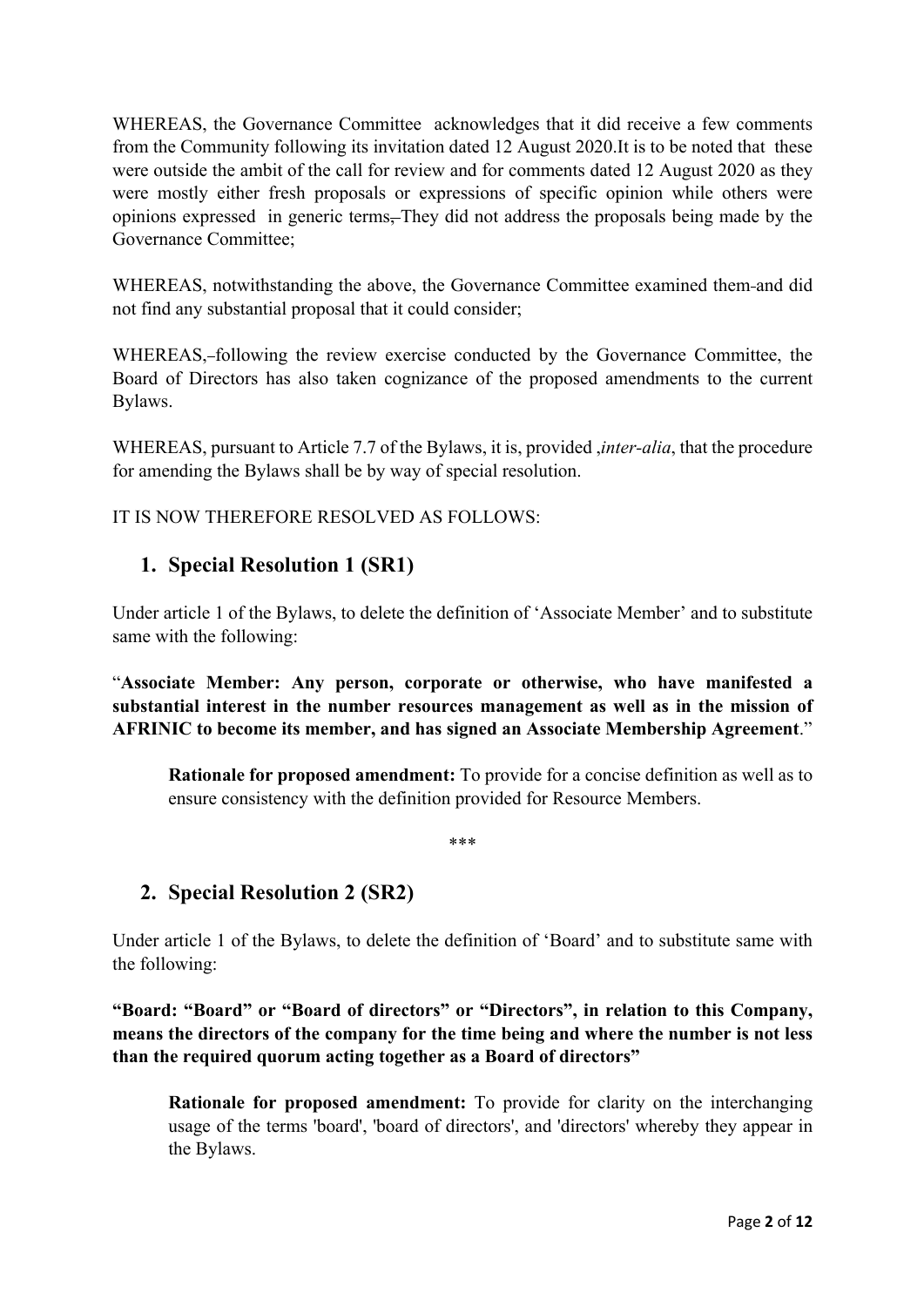# **3. Special Resolution 3 (SR3)**

Under article 1 of the Bylaws, to amend the definition of "Company" so that it may be read as follows:

"Company: **African Network Information Centre (AfriNIC) Ltd**, a company incorporated in the Republic of Mauritius."

**Rationale for proposed amendment:** AFRINIC Ltd is a non-existent entity. Thus, to ensure that the reference is made to the full legal name of the company as it appears on its Certificate of Incorporation.

\*\*\*

# **4. Special Resolution 4 (SR4)**

Under article 1 of the Bylaws, to amend the definition of Director so that it may be read as follows:

"A person elected to the office of director at an annual Members' meeting **or appointed in accordance with article 13.14 of the Bylaws** and the Chief Executive Officer in an ex-officio capacity as the context indicates."

**Rationale for proposed amendment:** To give full effect to the provisions of article 13.14 of the Bylaws.

\*\*\*

# **5. Special Resolution 5 (SR5)**

Under article 2 of the Bylaws, to amend article 2.1 thereof so that it may be read as follow:

"The name of the Company shall be "**African Network Information Centre (AfriNIC) Ltd**", and the Company's business will be conducted under the name "**AFRINIC**".

**Rationale for proposed amendment:** To ensure that the reference is made to the full legal name of the company as it appears on its Certificate of Incorporation, and that the acronyme 'AFRINIC' is used as the business name only.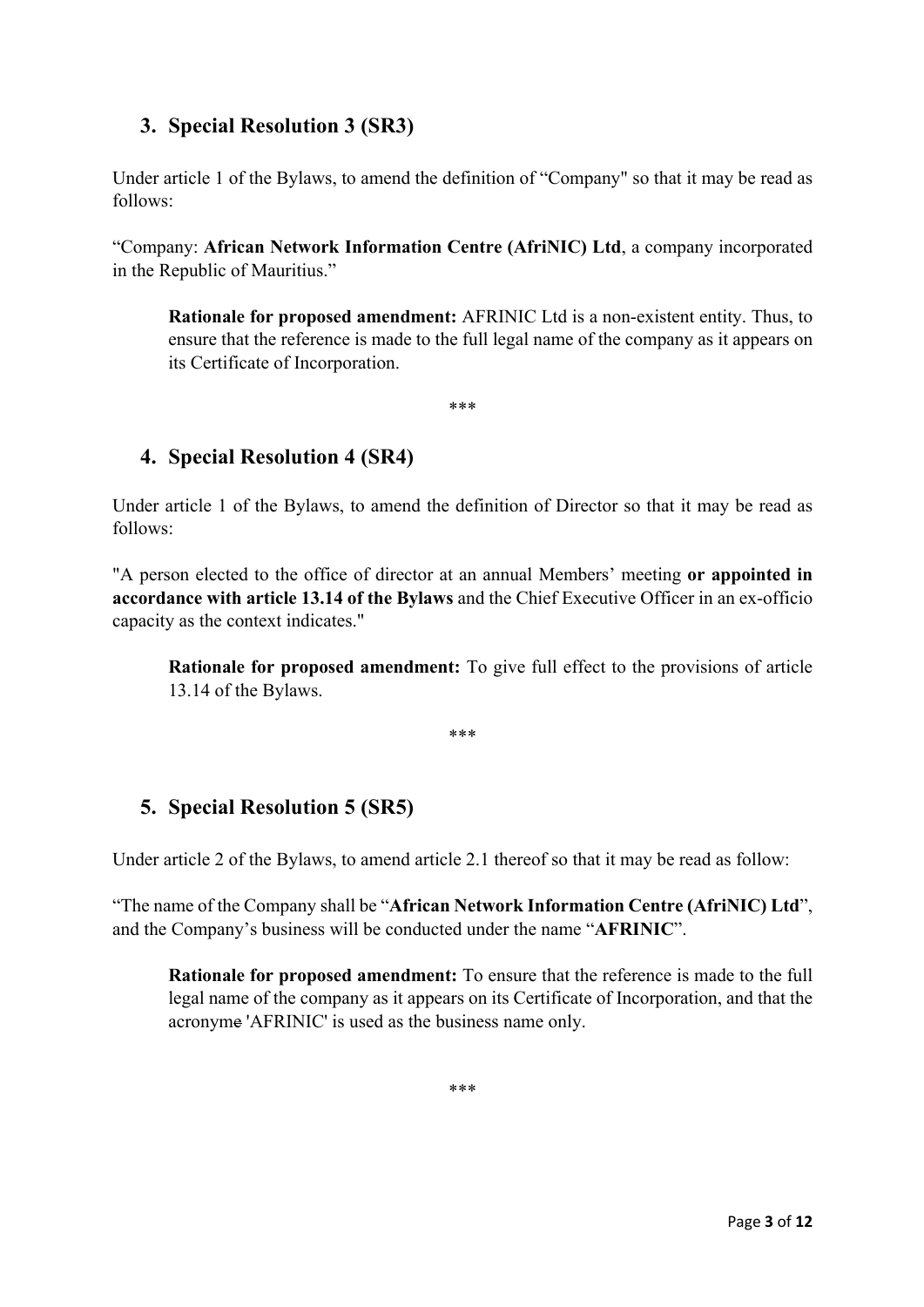# **6. Special Resolution 6 (SR6)**

Under article 4 of the Bylaws, to add new sub-article 4.1A which may be read as follows:

**"Notwithstanding the above, the Chief Executive Officer may, in line with the Company's objects, determine and implement such administrative fee as he may deem appropriate to cover the costs of such activities organised by the Company from time to time."**

**Rationale for proposed amendment:** Since organising AFRINIC corporate events such as the Public Policy Meeting is an operational matter conducted under the supervision of the Chief executive Officer (CEO), the more so that it is open to the Internet community at large, it is considered that it was imperative and in the interests of the Resource Members that the CEO be empowered to apply such administrative fees as he may deem appropriate to cover for the aforesaid events' associated costs.

\*\*\*

### **7. Special Resolution 7 (SR7)**

Under article 5 of the Bylaws, to amend article 5.1 thereof so that it may be read as follows:

"The registered officer shall be at 11th Floor, **Standard Chartered Tower**, Cybercity, Ebène, Mauritius."

**Rationale for proposed amendment:** To reflect the change of name of the building hosting AFRINIC Corporate Office.

#### \*\*\*

# **8. Special Resolution 8 (SR8)**

Under article 6 of the Bylaws, to amend article 6.1 thereof so that it may be read as follows:

"**Subject to the other provisions of this Article**, membership shall be open to:

(i) any Person who is geographically based within, and providing services in the African region, and who is engaged in the use of, or business of providing, open system protocol network services; or

(ii) any other Person who is approved by the Board or the members."

**Rationale for proposed amendment:** To ensure that article 6.1 is not read in isolation and instead to be read in conjunction with the other provisions of article 6. In other words, to ensure that article 6 is read in its entirety, i.e. as a whole.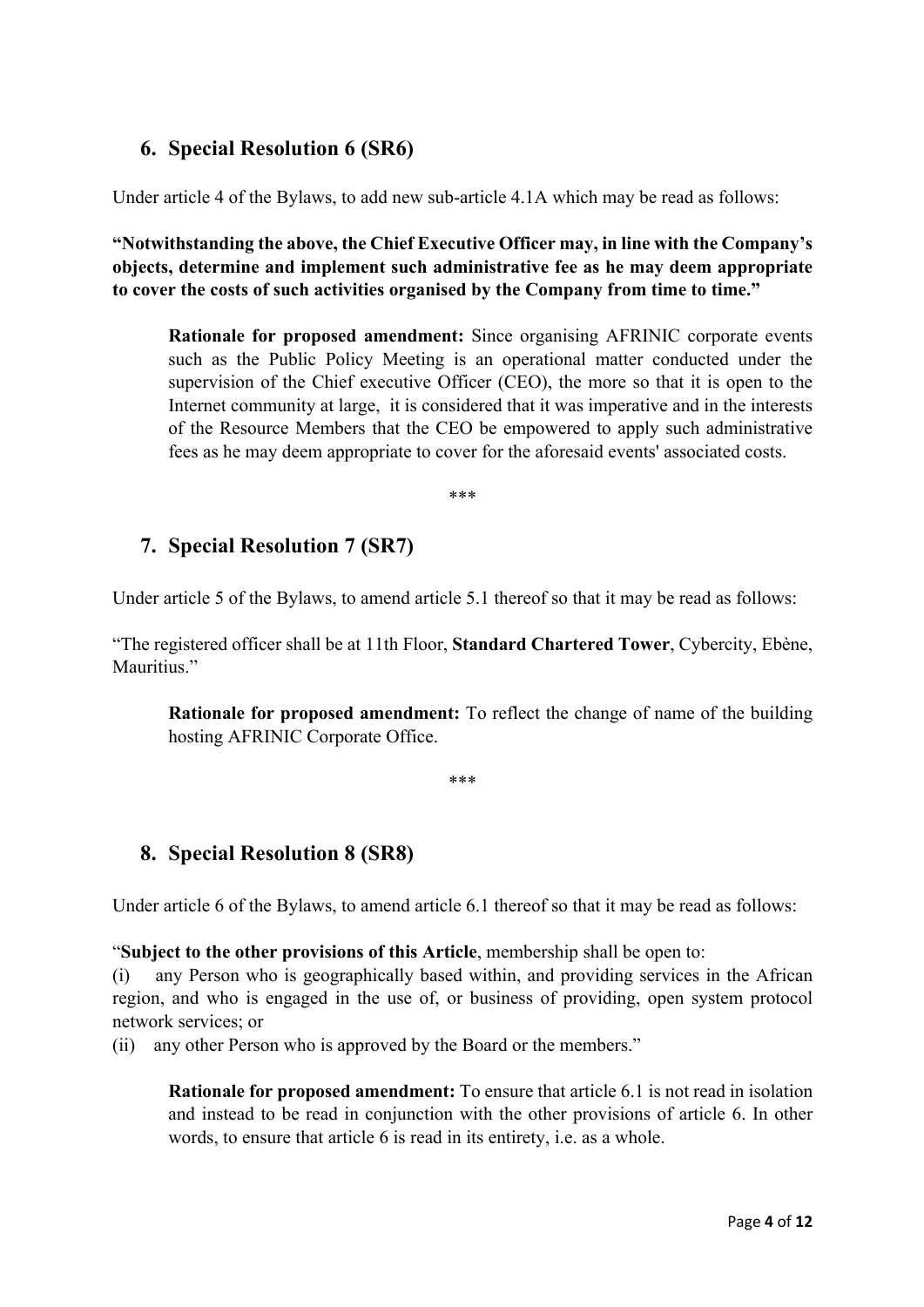#### **9. Special Resolution 9 (SR9)**

Under article 6.2 of the Bylaws, to delete the word "**or**" and substitute same with the word "and" instead.

**Rationale for proposed amendment:** To ensure consistency with the definition provided to the term 'Member' in the Interpretation Section - article 1 refers.

\*\*\*

### **10.Special Resolution 10 (SR10)**

Under article 7 of the Bylaws, to delete the provisions of Article 7.1 and to substitute same with the following:

"**Subject to the other provisions of this Article, Members shall be entitled to receive notice and attend all Community Meetings**."

**Rationale for proposed amendment:** To ensure that article 7.1 is not read in isolation and instead to be read in conjunction of the other provisions of article 7, in particular to clear all confusions pertaining to the limited right attributed to Associated Members.

\*\*\*

# **11.Special Resolution 11 (SR11)**

Under article 7 of the Bylaws, to amend article 7.2 thereof so that it may be read as follows:

"**Subject to Articles 7.4 and 7.5 below**, the Members shall be entitled:

(i) by majority vote on the day of each Annual General Members' Meeting, to elect the Directors of the Company in accordance with Article 13.5 below; and

(ii) at each Annual General Members' Meeting, to discuss and comment on the general policies of the Company on such issues and for such a time as shall be reasonably allowed by the chairperson of the Annual General Members' Meeting."

**Rationale for proposed amendment:** To ensure that article 7.2 is not read in isolation and instead to be read in conjunction of the other provisions of article 7, in particular to clear all confusions pertaining to the limited right attributed to Associated Members.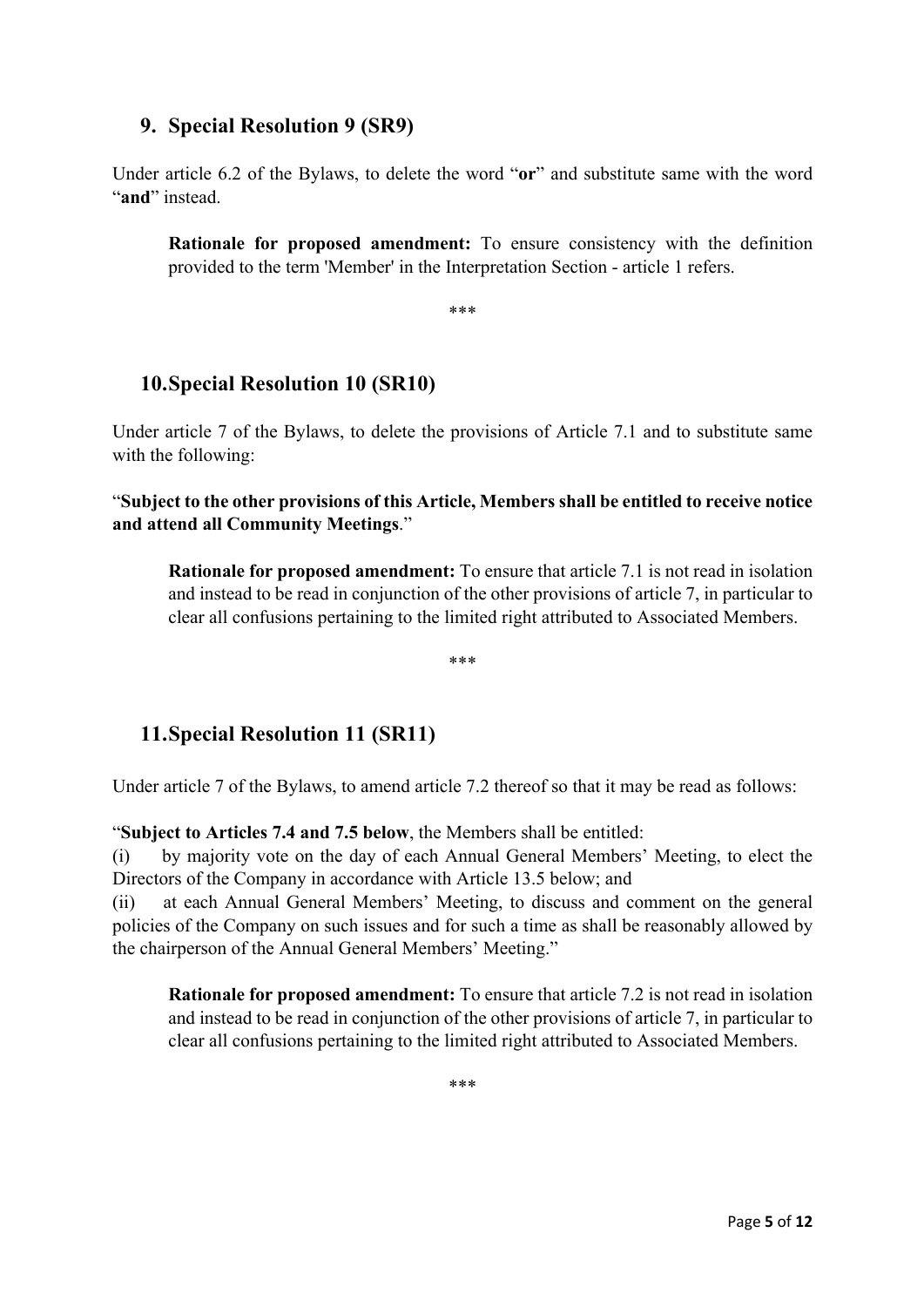# **12.Special Resolution 12 (SR12)**

Under article 9 of the Bylaws, to amend article 9.1 thereof so that it may be read as follows:

"**Subject to Article 9.3(ii) below**, no person shall be qualified for appointment to the NomCom if he/she is a candidate for election to the Board or is domiciled in a region whose seat is open for renewal during an election."

**Rationale for proposed amendment:** To lay emphasis on the functions of the NomCom so that situations that may potentially give rise to conflict of interest are avoided.

\*\*\*

### **13.Special Resolution 13 (SR13)**

Under article 9 of the Bylaws, to add new article 9.1A which may be read as follows:

"**No member of the Nomcom shall be eligible to stand as candidate for any election in respect of which the NomCom is required to find suitable candidates for such election held by the Company**."

**Rationale for proposed amendment:** To avoid potential cases of conflict of interests and/or situations whereby a person acts as both 'judge and party' for his own election.

\*\*\*

# **14.Special Resolution 14 (SR14)**

Under article 12 of the Bylaws, to amend Article 12.7 thereof so that it may be read as follows:

"**Consistent with Articles 7.4 and 7.5 above, an Associate Member shall have the right to** attend the Company's Annual General Members' Meeting in observer capacity **only**."

**Rationale for proposed amendment:** To clarify matters regarding the status and rights of Associate Members.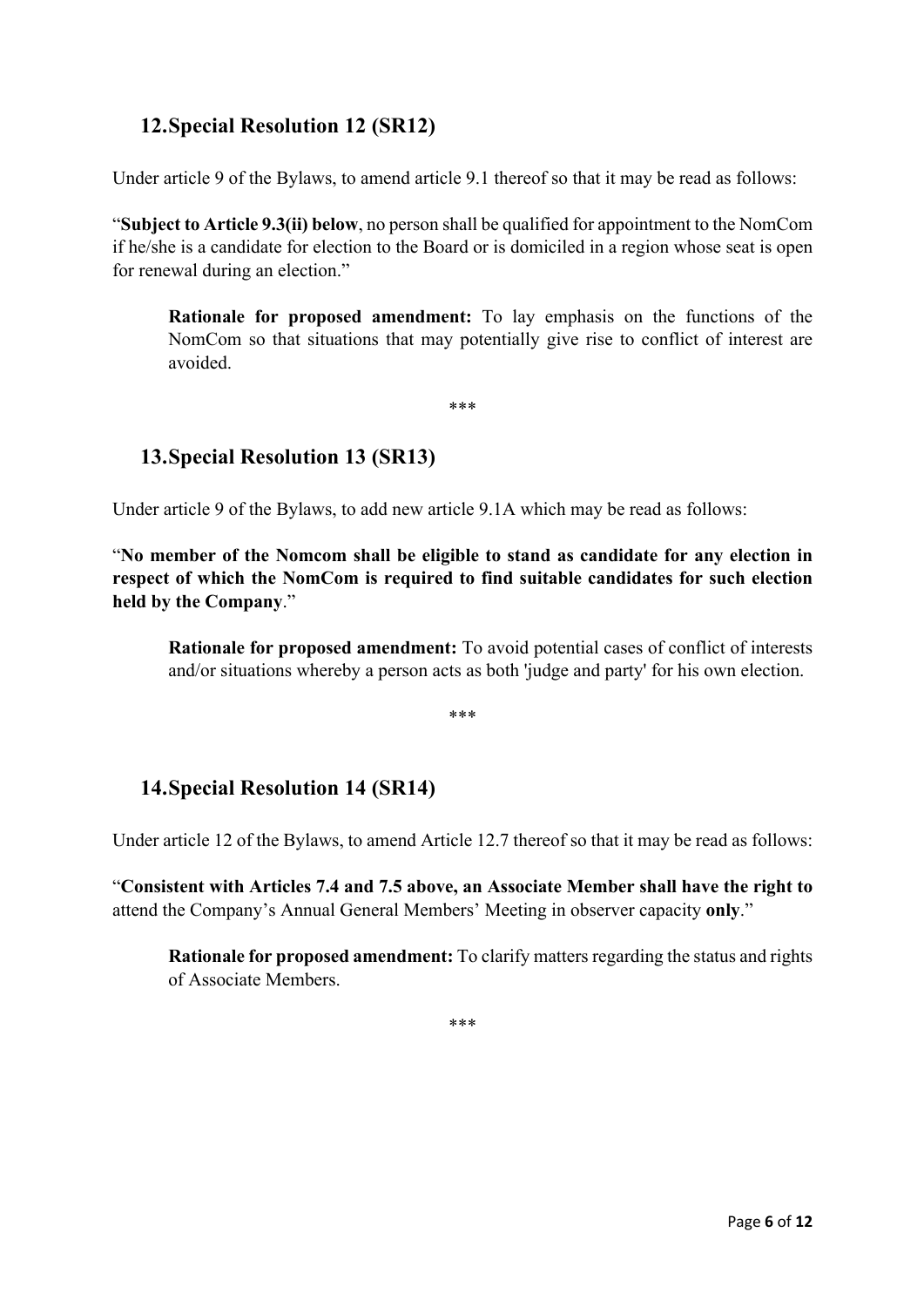# **15.Special Resolution 15 (SR15)**

Under article 12 of the Bylaws, to amend article 12.10(ii) thereof so that it may be read as follows:

"The quorum for an Annual General Members' meeting shall be composed of a minimum of ten (10) members in person comprising:

a) Four (4) Directors elected **or appointed, as the case may be,** to represent a region;

b) One (1) Director elected **or appointed, as the case may be,** on a non-regional criterion; and

c) Five (5) Resource Members**, either attending in person or otherwise**."

**Rationale for proposed amendment:** To give full effect to the purpose and intent of article 13.14 of the Bylaws, and to ensure no discrimination is made between elected and non-elected directors.

\*\*\*

# **16.Special Resolution 16 (SR16)**

Under article 12 of the Bylaws, to amend article 12.12(i) thereof so that it may be read as follows:

"**A member entitled to vote at the Company's Annual General Members' Meeting** may exercise the right to vote either by e-voting, by being present in person or by proxy;"

**Rationale for proposed amendment:** To avoid capitalising the term 'member' in the present context as well as to clarify that not all members have automatic voting rights in as much as even a Resource Member would not be eligible to vote if it is not 'in good standing' at the time of the AGMM - the provisions of the RSA refers.

\*\*\*

# **17.Special Resolution 17 (SR17)**

Under article 12 of the Bylaws, to amend article 12.12(ii) thereof so that it may be read as follows:

"**Subject to the provisions of this Article,** a proxy for a member may attend and be heard at an Annual General Members' Meeting as if the proxy were the member;"

**Rationale for proposed amendment:** To avoid capitalising the term 'member' in the present context as well as clarify that article 12 must be read conjunctively and in its entirety.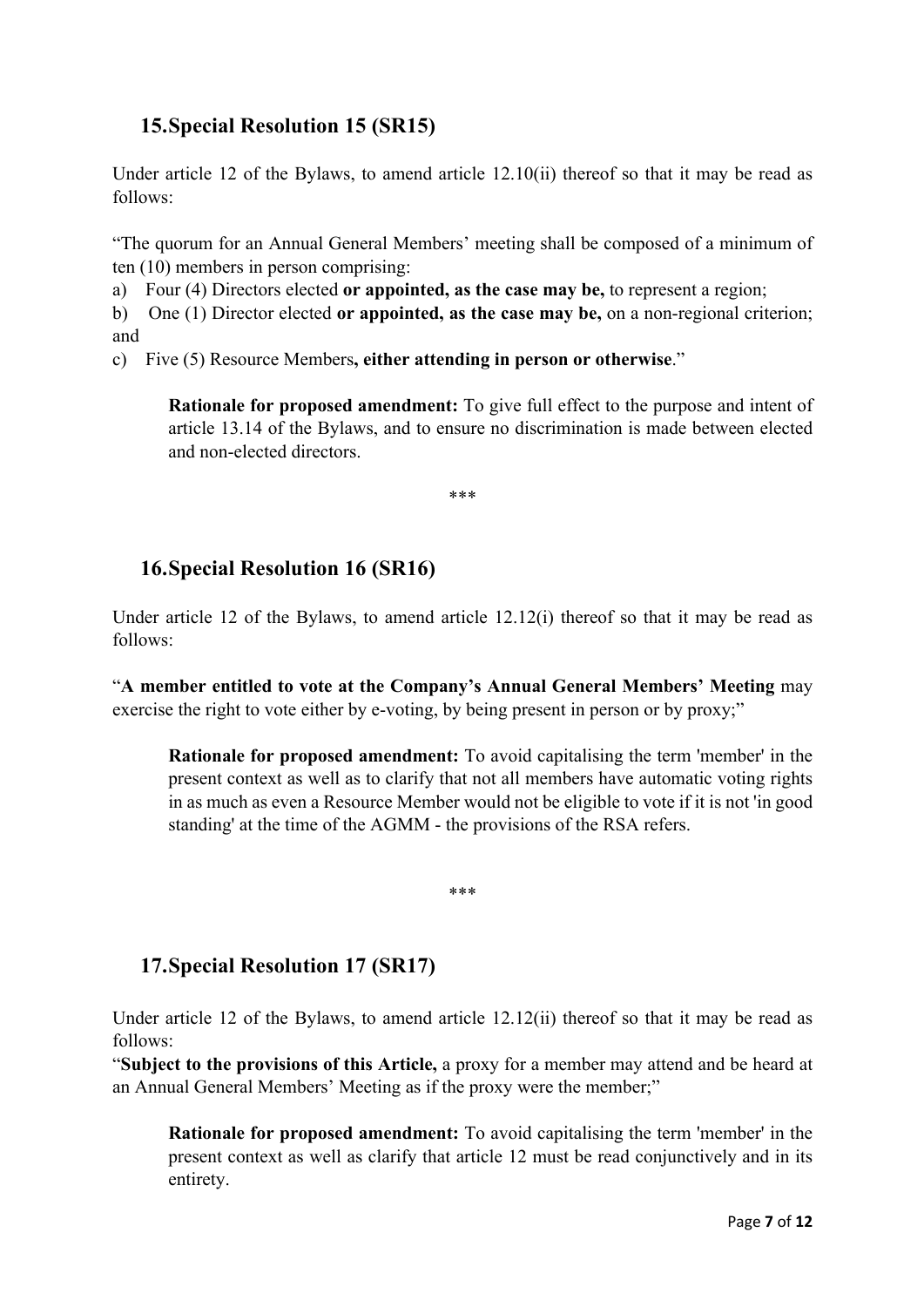#### **18.Special Resolution 18 (SR18)**

Under article 12 of the Bylaws, to amend article  $12.12(v)$  thereof so that it may be read as follows:

"**Subject to the provisions of this Article,** a proxy form shall be sent with each notice sent to a **member**;"

**Rationale for proposed amendment:** To avoid capitalising the term 'member' in the present context as well as clarify that article 12 must be read conjunctively and in its entirety.

**19.Special Resolution 19 (SR19)**

Under article 12 of the Bylaws, to amend article 12.12(viii) thereof so that it may be read as follows:

\*\*\*

"No member entitled to vote during an election by the Company **or any other person, as the case may be,** shall carry more than five (5) proxies during the said election;"

**Rationale for proposed amendment:** To ensure that all holders of a proxy, irrespective of their status (i.e. member or non-member), carry not more than 5 proxies during the same election.

\*\*\*

# **20.Special Resolution 20 (SR20)**

Under article 12 of the Bylaws, to amend article 12.14 thereof as follows:

- (a) by adding at the beginning thereof the words "**Subject to Article 7**,"
- (b) to delete the word "**Member**" wherever it appears and substitute same with the word "member" accordingly.

**Rationale for proposed amendment:** To avoid capitalising the term 'member' in the present context as well as to harmonise article 12.14 with that of article 7 so that the status of Associate Members is clarified.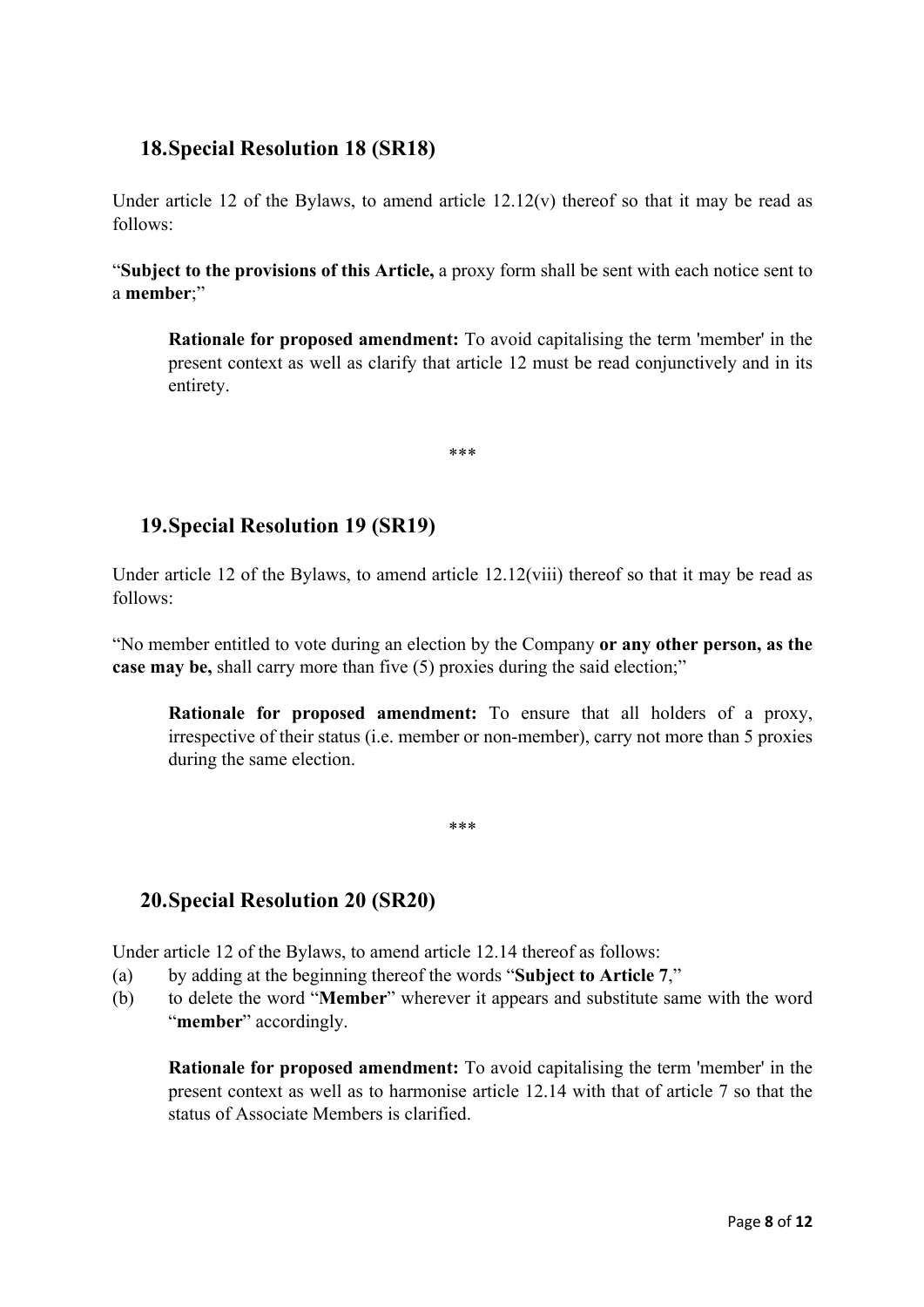# **21.Special Resolution 21 (SR21)**

Under article 13 of the Bylaws, to amend article 13.1 thereof so that it may be read as follows:

"Subject to the provisions of Article 11 of the present Constitution **as well as the provisions of this article**, the Board shall call a meeting of members to appoint the Directors of the company where vacancies occur as a result of:

- (i) the expiry of the term of office of any Director;
- (ii) the removal or resignation of any Director in terms of Article 14 of this Constitution;
- (iii) the disqualification of any Director in terms of Article 13.10 of this Constitution;
- (iv) the untimely death of any Director;
- (v) the filing of a casual vacancy in terms of Article 13.14

**Rationale for proposed amendment:** To clarify that article 13.1 cannot be read in isolation, but instead should be conjunctively with the remaining provisions of the article 13.

\*\*\*

### **22.Special Resolution 22 (SR22)**

Under article 13 of the Bylaws, to amend article 13.14 thereof so that it may be read as follows:

"**Notwithstanding the other provisions but subject to provisions of article 13.10 of the bylaws, the Board shall, where it considers that it may not be reasonable to wait for the next Annual General Members' Meeting to fill a casual vacancy that has arisen pursuant to article 14.1(ii), (iii) or (iv) below**, have power to appoint any person to be a Director. Any Director so appointed shall hold office only until the next following Annual General Members' Meeting at which Directors are elected and shall then be eligible for re-election."

**Rationale for proposed amendment:** To provide clear guidance to the Board when exercising its discretionary power to appoint a director to fill a casual vacancy.

\*\*\*

# **23.Special Resolution 23 (SR23)**

Under article 13 of the Bylaws, to add new article 13.14A which may be read as follows:

"**A director who has been appointed in accordance with Article 13.14 above shall have the same rights, duties and liabilities as any other director in the same position**."

**Rationale for proposed amendment:** To clarify that no discrimination shall exist between an 'elected' and 'appointed' director.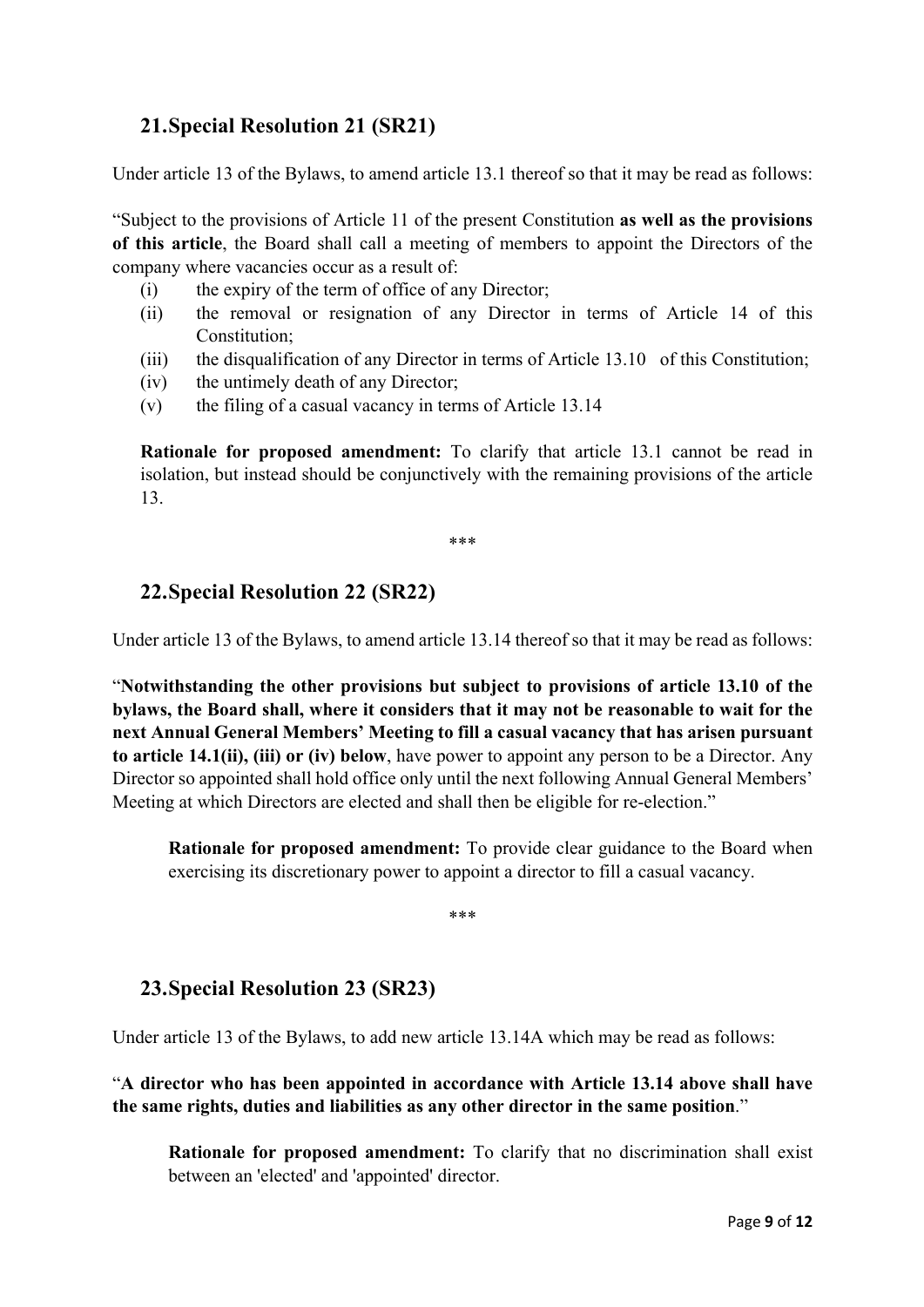# **24.Special Resolution 24 (SR24)**

Under article 16 of the Bylaws, to amend article 16.4 thereof so that it may be read as follows:

"This Council shall have an advisory role, **consistent with such terms of reference as may be mutually agreed with the Board from time to time**, and shall provide help and assistance to the Chairperson or the entire Board."

**Rationale for proposed amendment:** To provide that the advisory role to be undertaken by the Council of Elders be clarified through mutual agreement between the Board and the Council of Elders, thus avoiding potential conflicts that would otherwise arise.

\*\*\*

# **25.Special Resolution 25 (SR25)**

Under article 18 of the Bylaws, to amend article 18.1 (al.1) thereof so that it may be read as follows:

"Except for the Chief Executive Officer, a Director shall not be an employee of the company and **may, subject to the approval of the Annual General Members' Meeting, receive a monthly sitting allowance for attending meetings of the board or committees thereof. Such sum as may be approved at the Annual General Members' Meeting shall be capped to a maximum of two board meetings per month and one committee meeting**."

To also amend article 18.1(al.2) thereof so that it may be read as follows:

"**In addition to the above**, Directors shall be entitled to be reimbursed for reasonable out-of pocket expenses (including travelling, hotel and subsistence expenses) as determined by the Board from time to time, incurred in the fulfilment of their duties towards the Company or otherwise in connection with the business of the Company."

**Rationale for both proposed amendments:** It is considered that a sitting allowance would not only motivate current directors but also attract other suitable candidates to the Board's election. Also, to clarify that both paragraphs ought to be read conjunctively.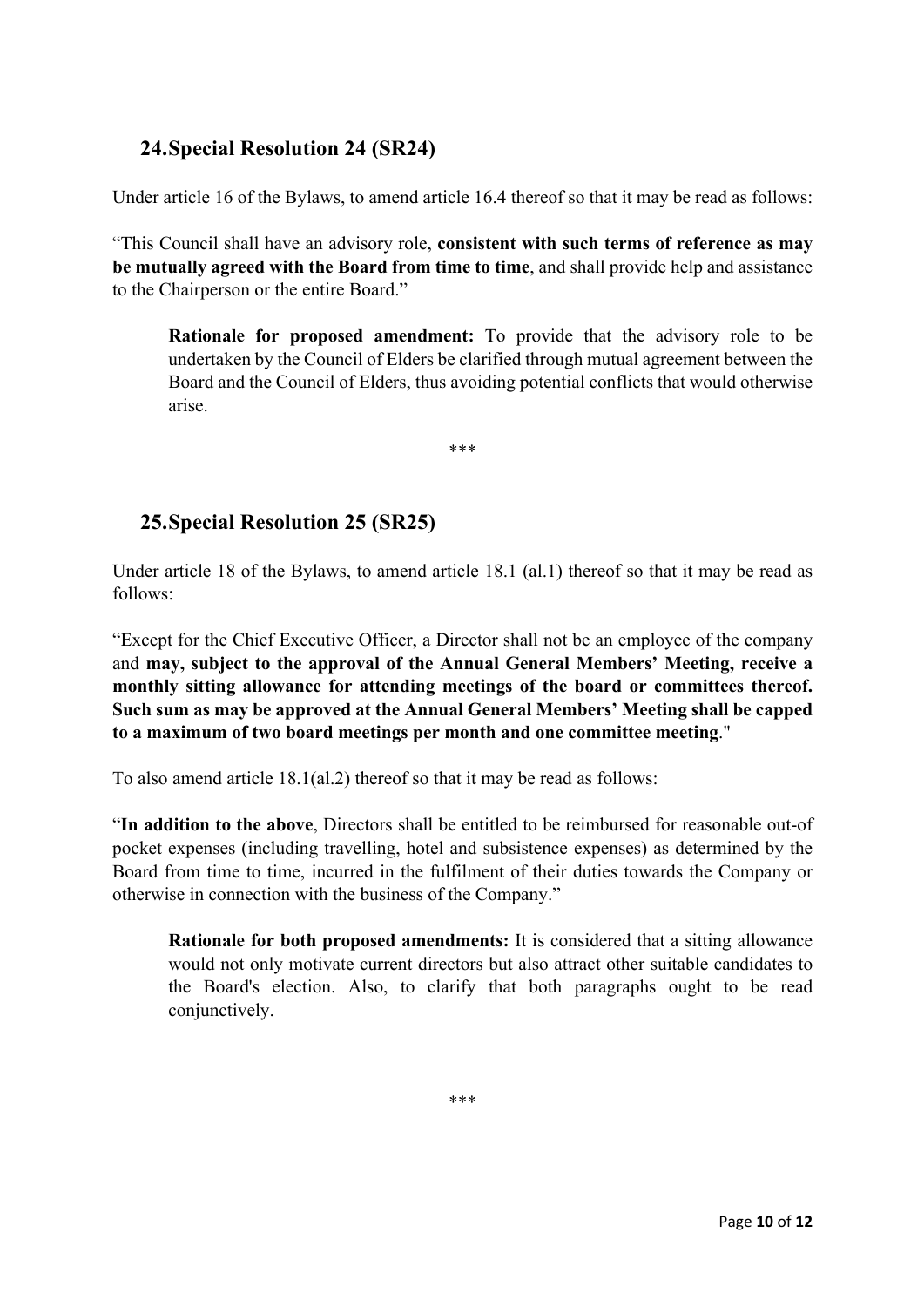#### **26.Special Resolution 26 (SR26)**

Under article 19 of the Bylaws, to amend article 19.1 thereof so that it may be read as follows:

"**Subject to article 19.13 below, the** Directors shall elect from one of their **members** a Chairperson and a deputy or vice Chairperson."

**Rationale for proposed amendment:** To allow for the internal procedure of appointment to be captured in the Board Handbook.

\*\*\*

# **27.Special Resolution 27 (SR27)**

Under article 23 of the Bylaws, to add new article 23.9 which may be read as follows:

"**The Bylaws shall be signed by both the Chairperson and the Chief Executive Officer of the Company**."

**Rationale for proposed amendment:** To give credit to the Chairperson of the Board under whose direction the provisions of the Bylaws are implemented.

\*\*\*

# **28.Special Resolution 28 (SR28)**

WHEREAS, in addition to the aforesaid proposed amendments, a general review of the current Bylaws has also been conducted and the following additional amendments are hereby being proposed:

(i) Under article 5.2, to delete the words "**The Act**" and substitute same with "**the Act**".

**Rationale for proposed amendment:** Grammatical review of the word 'the'.

(ii) To amend article 11.4 so that it may be read as follows: "Notwithstanding the provisions of **Article 11.3** above, the Board may adopt such policies regarding the management of internet number resources where it considers that the same is necessary and urgent, having regard to the proper and responsible usage of these resources."

> **Rationale for proposed amendment:** To correct a typing error whereby the existing provision should have made reference to article 11.3 instead of 11.2.